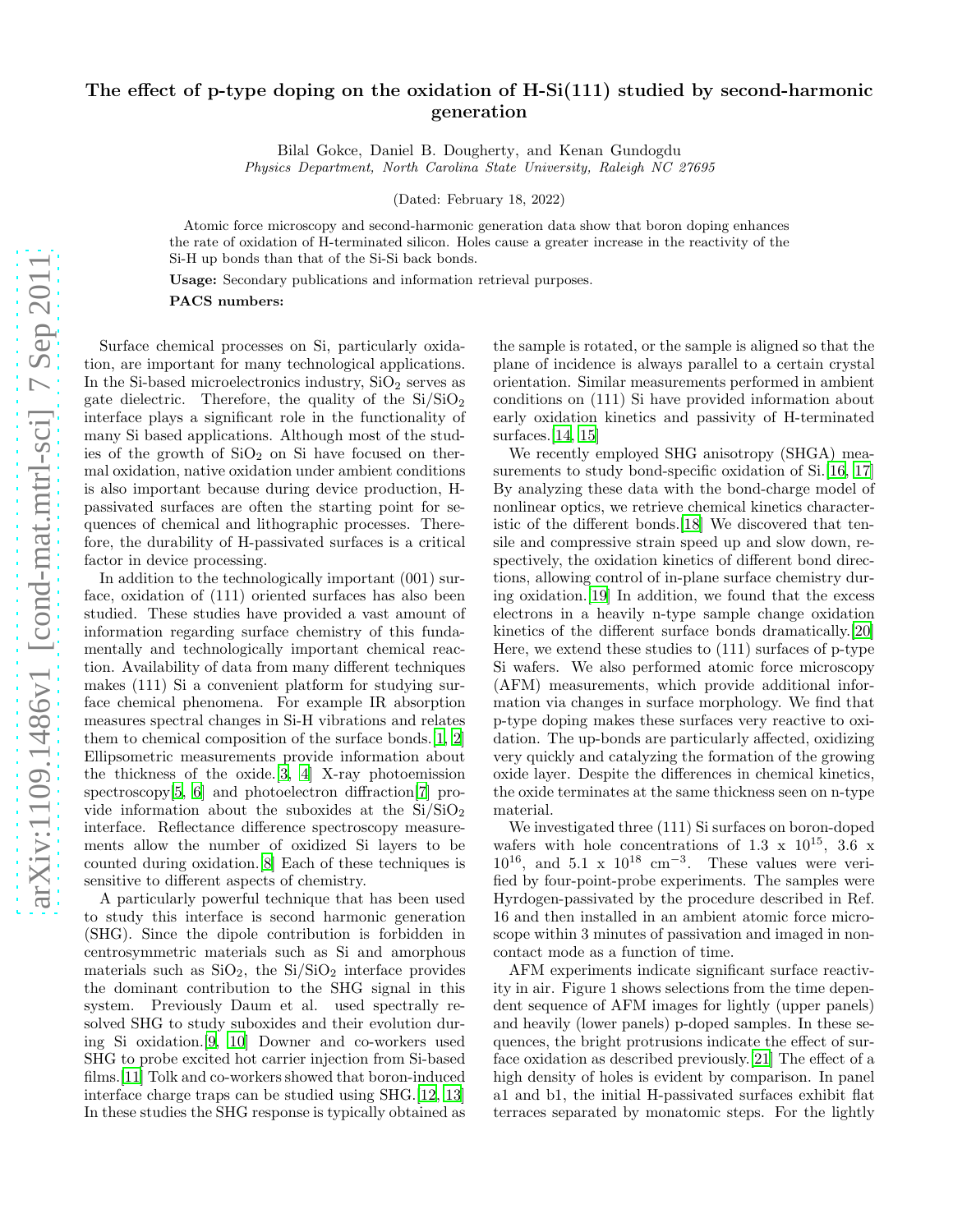doped sample, oxidation takes longer than three hours. On the other hand, the heavily doped material oxidizes relatively rapidly. Most of the surface is covered with a structure consistent with a typical natural oxide in less than one hour. A high concentration of holes obviously impacts surface reactivity significantly.

To gain further insight, we applied SHG to study the effect of p-type doping on the oxidation of the different surface bonds. The excitation beam was generated by a Ti-sapphire oscillator. It consisted of p-polarized 100 fs pulses centered at 806 nm arriving at a repetition rate of 70 MHz. The p-polarized SHG response was detected by a photomultiplier at every 1◦ as the sample was rotated by  $360^\circ$ .

Figures 2a and 2b show SHGA data for samples with hole concentrations of 3.6 x  $10^{16}$  and 5.1 x  $10^{18}$  cm<sup>-3</sup> respectively. Both are normalized to the level where the SHGA responses no longer change with time. According to the bond model[\[18](#page-2-17)], the three major features at azimuths 120 $^{\circ}$ , 0 $^{\circ}$ , and -120 $^{\circ}$  arise when the alignment of the exciting field is roughly parallel to one of three back bonds. As reported previously[\[16\]](#page-2-15), oxidation increases the magnitude of the SHGA signal at these azimuths by increasing bond asymmetry. A comparison of the two figures illustrates a significant dependence on carrier concentration. The three features of the heavily doped sample (Fig. 2b) rise almost linearly to their maximum value then remain constant thereafter. In contrast, the same three features of the moderately doped sample (Fig. 2a) reaches a higher maximum value and then decreases. We also note the existence of a 20 min incubation period for oxidation of the moderately doped sample.

To obtain a more quantitative understanding of the reaction dynamics of oxidation, we investigated the time evolution of the hyperpolarizabilities for up and back bonds in more detail. The hyperpolarizabilities are determined by least-squares fitting Eq. (26) of ref. 18 to the SHGA data, as described in more detail there. Figure 3 summarizes the results for all three samples, thereby highlighting the differences that occur for different carrier concentrations. With increasing concentration the curves shift to earlier times. At the highest hole concentration investigated here, both the incubation period and the peak near 2h have vanished completely. This shows that the up bond is now oxidizing as rapidly as the back bonds.

We can make these observations quantitative by leastsquares fitting simple exponential functions to the data. An expansion of the first 40 min of the data of Fig. 2a is shown in Fig. 4. The green curves show the exponential fits. The incubation period, if present, is fitted separately. The time constants for the incubation and rise periods are summarized in Table I.

This analysis shows that the initial oxidation of p-type

2

Si is dominated by the reaction dynamics of the up bonds and that holes facilitate the oxidation. For carrier concentrations of p =  $\sim 10^{15}$  cm<sup>-3</sup> as well as  $10^{16}$  cm<sup>-3</sup> we see that the incubation periods for the back bonds

TABLE I. Parameters yielding the best fits of single exponential functions to the data of Fig. 4.

|                      | time constants [min]             |          |                                   |          |
|----------------------|----------------------------------|----------|-----------------------------------|----------|
|                      | up bonds                         |          | back bonds                        |          |
|                      | $p \text{ [cm}^{-3}]$ incubation | rise     | incubation                        | rise     |
| $1.3 \times 10^{15}$ | $-5.2{\pm}0.5$                   | $33\pm2$ | $-23\pm 2$                        | $15\pm2$ |
| $3.6 \times 10^{16}$ | $-1.2 \pm 0.3$                   | $28+2$   | $-22+2$                           | $13\pm2$ |
| $5.1 \times 10^{18}$ | fast                             |          | $-22\pm 4$ nonexistent $-54\pm 4$ |          |

are identical. However, the reactivity of the up bonds clearly changes, highlighting the dominant influence of holes during the first step of oxidation, where the H of the Si-H up bond is replaced by -OH. Here, the up bonds get through their incubation phase faster, the smaller negative incubation time constants of the up bonds compared to the back bonds indicate that up bonds reach saturation quicker than the back bonds. But their rise time constants are considerably slower than that of the back bonds once the back bonds start to oxidize as time evolves and -OH caps become available in the second step of oxidation. At this time the back bonds become more reactive and dominate the oxidation process with twice the rate of the up bonds. This is reflected in the rise times for these bonds. Positive time constants refer to new processes becoming active, the smaller these numbers get the faster the process is becoming active. For back bonds we obtain small positive time constants showing the dominance of these bonds once they become active. The extreme case is the  $p = 5.1 \times 10^{18}$  cm<sup>-3</sup> sample. Here the incubation appears to be completely missing and the evolution is a simple exponential rise with a negative time constant, suggesting that the oxidation process is rising to a saturation level. Our ellipsometric data (not shown) show that for both n- and p-type samples oxidation continues until the thickness reaches a certain value, that is independent of carrier type and concentration[\[20\]](#page-2-19). These results are consistent with corrosion studies of Si and Ge in aqueous solutions, where the availability of holes which weakens the surface bonds is the rate-limiting step.[\[22](#page-2-21), [23](#page-2-22)]

In conclusion, our AFM and SHGA data show that presence of holes in p-type material significantly increases the oxidation rates of H-terminated (111) Si samples, with the up bonds oxidizing at least as fast as the back bonds, and probably faster.

The authors acknowledge D. E. Aspnes for fruitful discussions and J. Reynolds for the resistivity measurements of our samples.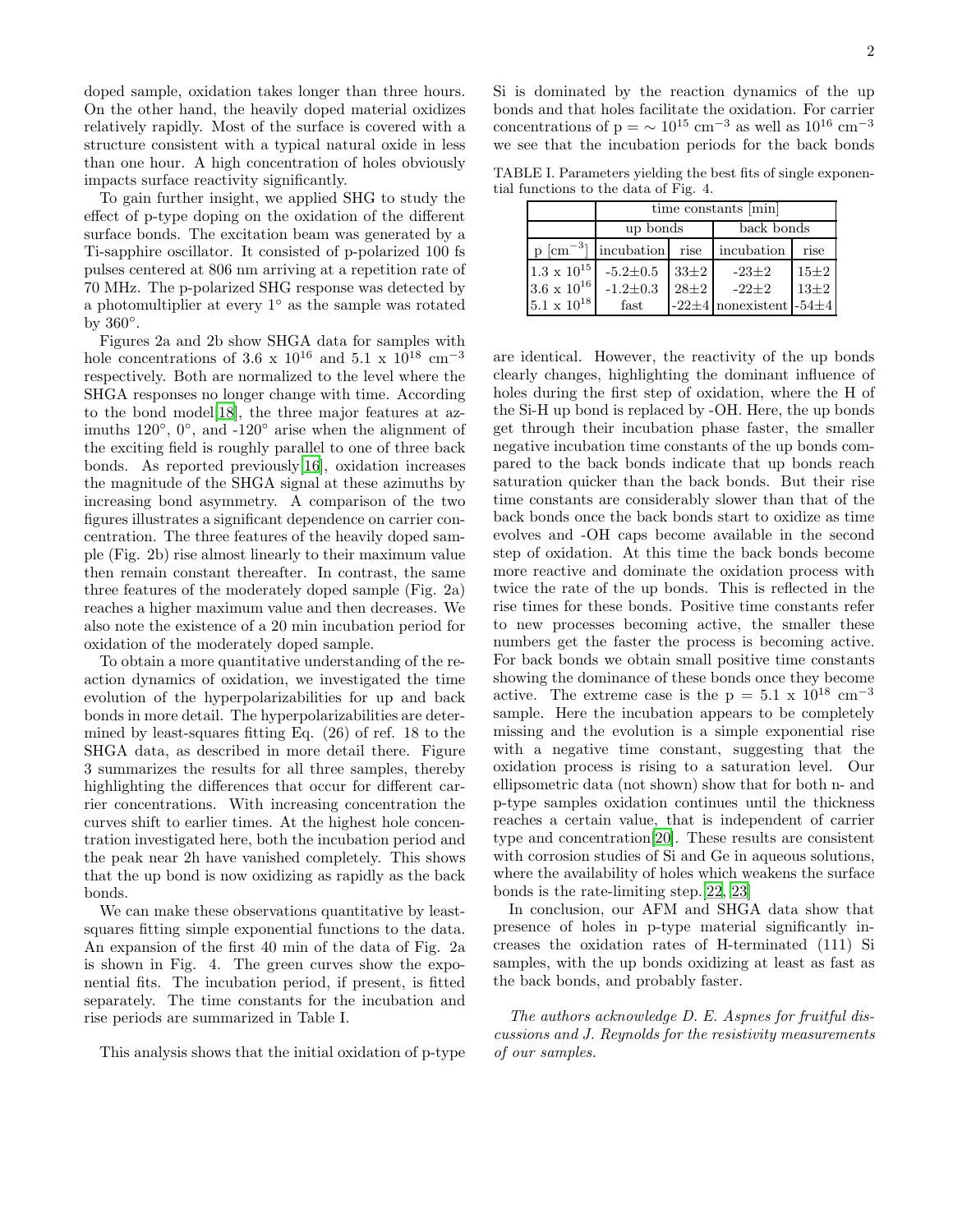- <span id="page-2-0"></span>[1] X. Zhang, Y. J. Chabal, S. B. Christman, E. E. Chaban, and E. Garfunkel, J. Vac. Sci. Technol. A 19, 1725 (2001).
- <span id="page-2-1"></span>[2] M. Niwano, Surf. Sci. 427-428, 199 (1999).
- <span id="page-2-2"></span>[3] E. A. Irene, Thin Solid Films 233, 96 (1993).
- <span id="page-2-3"></span>[4] M. Morita, T. Ohmi, E. Hasegawa, M. Kawakami, and M. Ohwada, J. Appl. Phys. 68, 1272 (1990).
- <span id="page-2-4"></span>[5] G. Lucovsky, A. Banerjee, B. Hinds, B. Claflin, K. Koh and H. Yang, Microelectron. Eng. 36, 207 (1997).
- <span id="page-2-5"></span>[6] M. L. W. van der Zwan, J. A. Bardwell, G. I. Sproule, and M. J. Graham, Appl. Phys. Lett. 64, 446 (1994).
- <span id="page-2-6"></span>[7] S. Dreiner, M. Schürmann, C. Westphal, and H. Zacharias, Phys. Rev. Lett. 86, 4068 (2001).
- <span id="page-2-7"></span>[8] T. Yasuda, S. Yamasaki, M. Nishizawa, N. Miyata, A. Shklyaev, M. Ichikawa, T. Matsudo and T. Ohta, Phys. Rev. Lett. 87, 037403 (2001).
- <span id="page-2-8"></span>[9] S. Bergfeld, B. Braunschweig, and W. Daum, Phys. Rev. Lett. 93, 097402 (2004).
- <span id="page-2-9"></span>[10] W. Daum, Appl. Phys. A: Mater. Sci. Process. 87, 451 (2007).
- <span id="page-2-10"></span>[11] Ming Lei, J. Price, and M. C. Downer, Appl. Phys. Lett. 96, 241105 (2010).
- <span id="page-2-11"></span>[12] H. Park, J. Qi, Y. Xu, K. Varga, S. M. Weiss, B. R. Rogers, G. Lüpke, and N. Tolk, Appl. Phys. Lett. 95, 062102 (2009).
- <span id="page-2-12"></span>[13] H. Park, Y. Xu, K. Varga, J. Qi, L. C. Feldman, G. Lüpke, and N. Tolk, Appl. Phys. Lett. **97**, 202105 (2010).
- <span id="page-2-13"></span>[14] D. Bodlaki and E. Borguet, J. Phys. Chem. C 111, 234  $(2007)$ .
- <span id="page-2-14"></span>[15] S. A. Mitchell, J. Phys. Chem. B **107**, 9388 (2003).
- <span id="page-2-15"></span>[16] B. Gokce, E. J. Adles, D. E. Aspnes, and K. Gundogdu, Proc. Natl. Acad. Sci. U.S.A. 107, 17503 (2010).
- <span id="page-2-16"></span>[17] B. Gokce, K. Gundogdu, E. J. Adles and D. E. Aspnes, J. Korean Phys. Soc. 58, 1237 (2011).
- <span id="page-2-17"></span>[18] E. J. Adles and D. E. Aspnes, Phys. Rev. B 77, 165102 (2008).
- <span id="page-2-18"></span>[19] B. Gokce, D. E. Aspnes, and K. Gundogdu Appl. Phys. Lett. 98, 121912 (2011).
- <span id="page-2-19"></span>[20] B. Gokce, D. E. Aspnes, G. Lucovsky and K. Gundogdu Appl. Phys. Lett. 98, 021904 (2011).
- <span id="page-2-20"></span>[21] U. Neuwald, H. E. Hessel, A. Feltz, U. Memmert, and R. J. Behm, Appl. Phys. Lett. 60, 1307 (1992).
- <span id="page-2-21"></span>[22] F. Beck and H. Gerischer, Z. Elektrochemie 63, 500 (1959).
- <span id="page-2-22"></span>[23] R. Memming and G. Schwandt, Surface Sci. 4, 109 (1966).

## I. FIGURE CAPTIONS

FIG. 1. AFM scans of boron doped (111) Si samples for 0h, 1h, and 3h of oxidation in air (a1)-(a3) carrier concentration p=1.3 x  $10^{15}$  cm<sup>-3</sup> (b1)-(b3) carrier concentration p=5.1 x  $10^{18}$  cm<sup>-3</sup>

FIG. 2. (a) Evolution of SHGA during air exposure of an H-terminated (111) Si sample with  $p=3.6 \times 10^{16}$ cm<sup>-3</sup> (b) as (a) but for p=5.1 x  $10^{18}$  cm<sup>-3</sup>

FIG. 3. (a) Evolution of the average hyperpolarizabilities of the up bonds for boron-doped (111) Si samples with  $p = 1.3 \times 10^{15}$ ,  $3.6 \times 10^{16}$ , and  $5.1 \times 10^{18}$  cm<sup>-3</sup>. (b) As (a), but for the Si back bonds

FIG. 4. (a) first 40 min of Fig 3a; (b) first 40 min of Fig 3b. The green curves show the exponential fits.







FIG. 2.